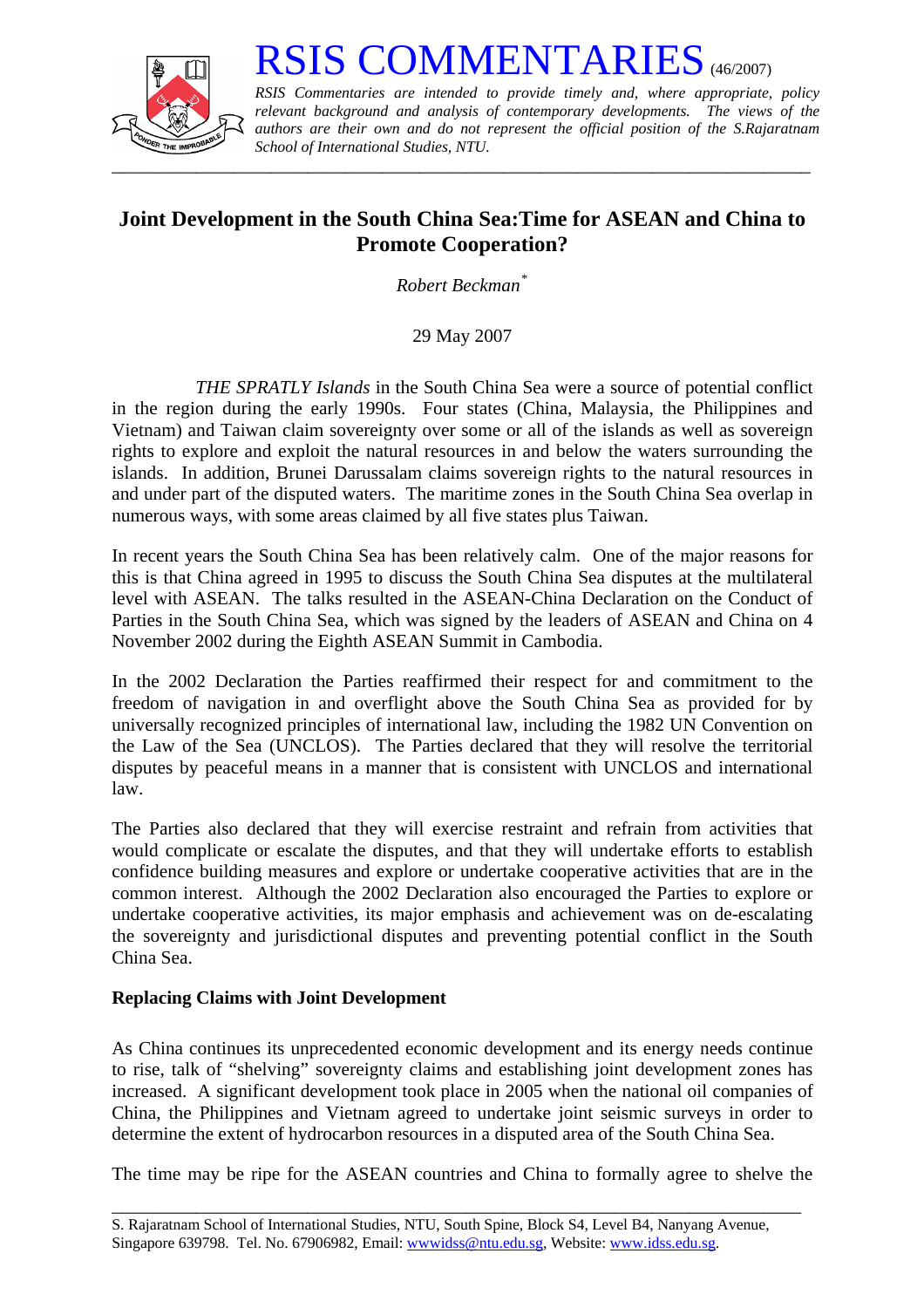sovereignty claims in the South China Sea and cooperate to develop and manage the natural resources, protect the environment, and create good order at sea. Before meaningful discussions can take place on the creation of joint development zones, it may be necessary to first negotiate a framework document that "shelves" or "freezes" existing claims and sets out the principles upon which cooperation and joint development can proceed. The framework document need not be a formal treaty. A declaration similar to the 2002 Declaration will suffice if the Parties have the political will necessary to abide by its principles in good faith.

Shelving the sovereignty claims may be the only viable option. Given the development of economic and political ties between China and ASEAN during the last decade and the principles in the 2002 Declaration, it is not likely than any of the Parties will attempt to resolve the disputes by the threat or use of force. Given the political sensitivity of the disputes and the potential resources at stake, the claimant states are not likely to reach an agreement to refer the disputes to an international court or tribunal and have them resolved in a win-lose format on the basis of which of the states has the stronger legal claim to sovereignty under international law. For similar reasons, it is highly unlikely that the claimants will be able to resolve the disputes through negotiations.

Furthermore, if the claimant states take a close look at the applicable provisions of UNCLOS, to which they are all bound, they should realize that their sovereignty claims over the "islands" in the South China Sea are fraught with potential legal problems. For example, many of the "islands" over which sovereignty is claimed are not "islands" entitled to a 200 nautical mile economic zone and continental shelf of their own, but "rocks' entitled only to a 12 nautical mile territorial sea because they are not able to support human habitation or economic life of their own. Still others are geographic features which are not even entitled to a territorial sea of their own under UNCLOS because they not natural formed areas of land above water at high tide, but artificial islands, low-tide elevations, reefs or shoals.

## **Developing a management regime**

Hence, the most viable option is to shelve the sovereignty claims and develop a management regime based on cooperation in order to deal with impending problems and issues such as the increasing need for offshore gas and oil resources, the potential collapse of fisheries resources in the region, and the need for cooperative measures to protect the marine environment and create good order at sea.

A new declaration to promote cooperation in the South China Sea will not succeed unless it addresses the major obstacle to enhanced cooperation. Some claimant states have been reluctant to cooperate because they fear that by cooperating they will be renouncing their own claim, recognizing the legitimacy of another state's claim, or somehow assisting another state's claim. Therefore, any new declaration must make it clear that existing sovereignty claims in the South China Sea are "shelved' during the period of the declaration, and that a claimant state cannot prejudice or diminish its claim to sovereignty by cooperating under the declaration. The declaration should provide that it will be valid for a significant period of time, such as 50 years.

The proposed declaration should also contain a clause that will enable Taiwan to unilaterally declare or affirm that it supports and will abide by the declaration. This is essential, given that Taiwan occupies the largest island and is a major fishing entity in the South China Sea. One formula that could be considered would be to include a clause which permits states and "other entities with interests in the South China Sea" to unilaterally declare that they support and will abide by the declaration.